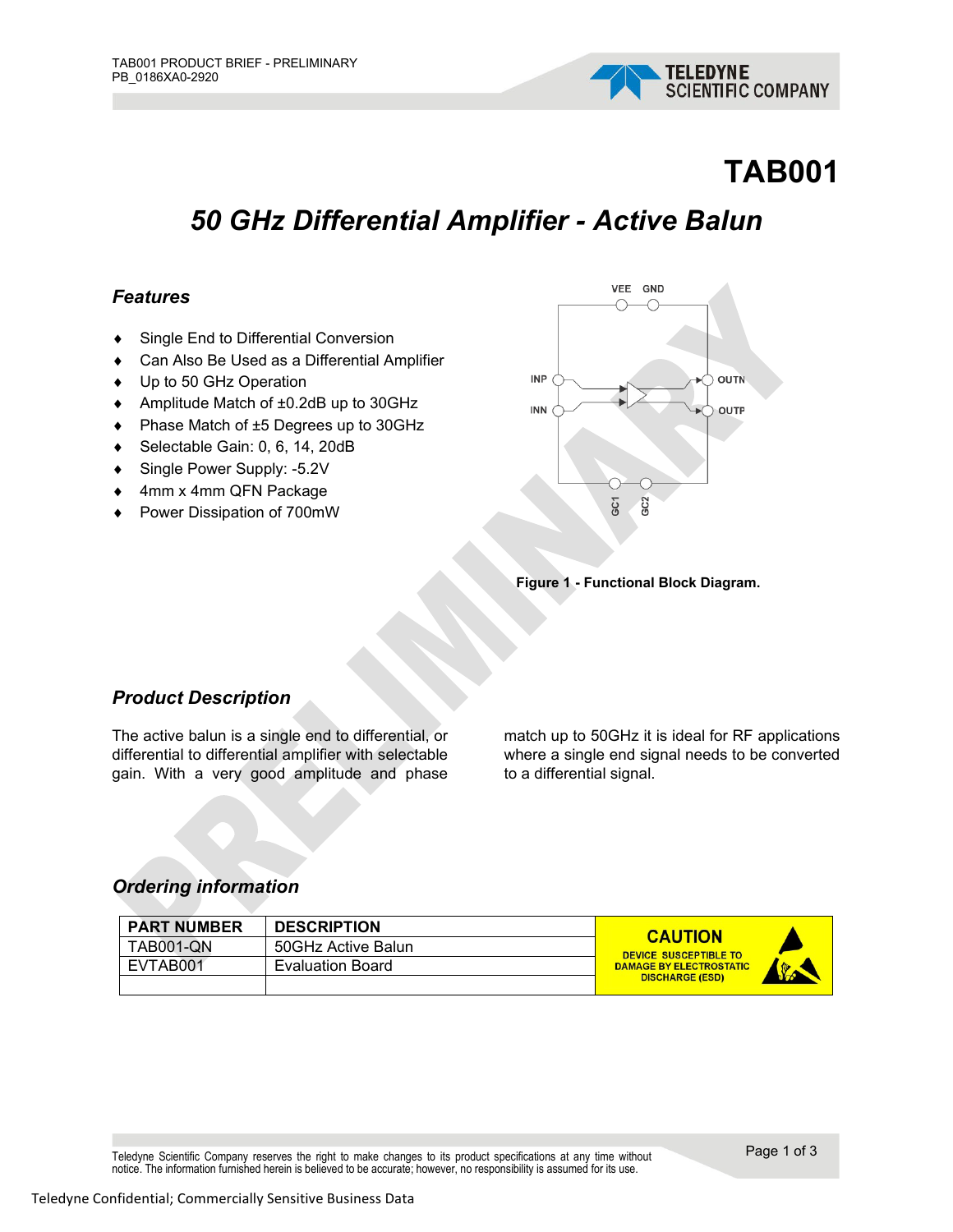

# *Pin Description and Pin Out (20 I/O QFN Package)*

| P/IO | <b>PIN</b>                                       | NUM. | <b>NAME</b>     | <b>FUNCTION</b>       |  |
|------|--------------------------------------------------|------|-----------------|-----------------------|--|
| P    | 1, 3, 5, 8, 11, 13, 15, 16,<br>18,19, bottom pad | 11   | <b>GND</b>      | Power Supply Ground   |  |
| P    | 6,7,17,20                                        |      | <b>VEE</b>      | Positive Power Supply |  |
|      |                                                  |      | <b>INP</b>      | Input                 |  |
|      | 4                                                |      | <b>INN</b>      |                       |  |
| O    | 12                                               |      | <b>OUTP</b>     | Output                |  |
| Ω    | 14                                               |      | <b>OUTN</b>     |                       |  |
|      | 9                                                |      | GC <sub>1</sub> | 2 Bit Gain Control    |  |
|      | 10                                               |      | GC <sub>2</sub> |                       |  |



**Figure 2 – TAB001 pinout (top view) 20 I/O QFN package.**

Teledyne Scientific Company reserves the right to make changes to its product specifications at any time without notice. The information furnished herein is believed to be accurate; however, no responsibility is assumed for its use.